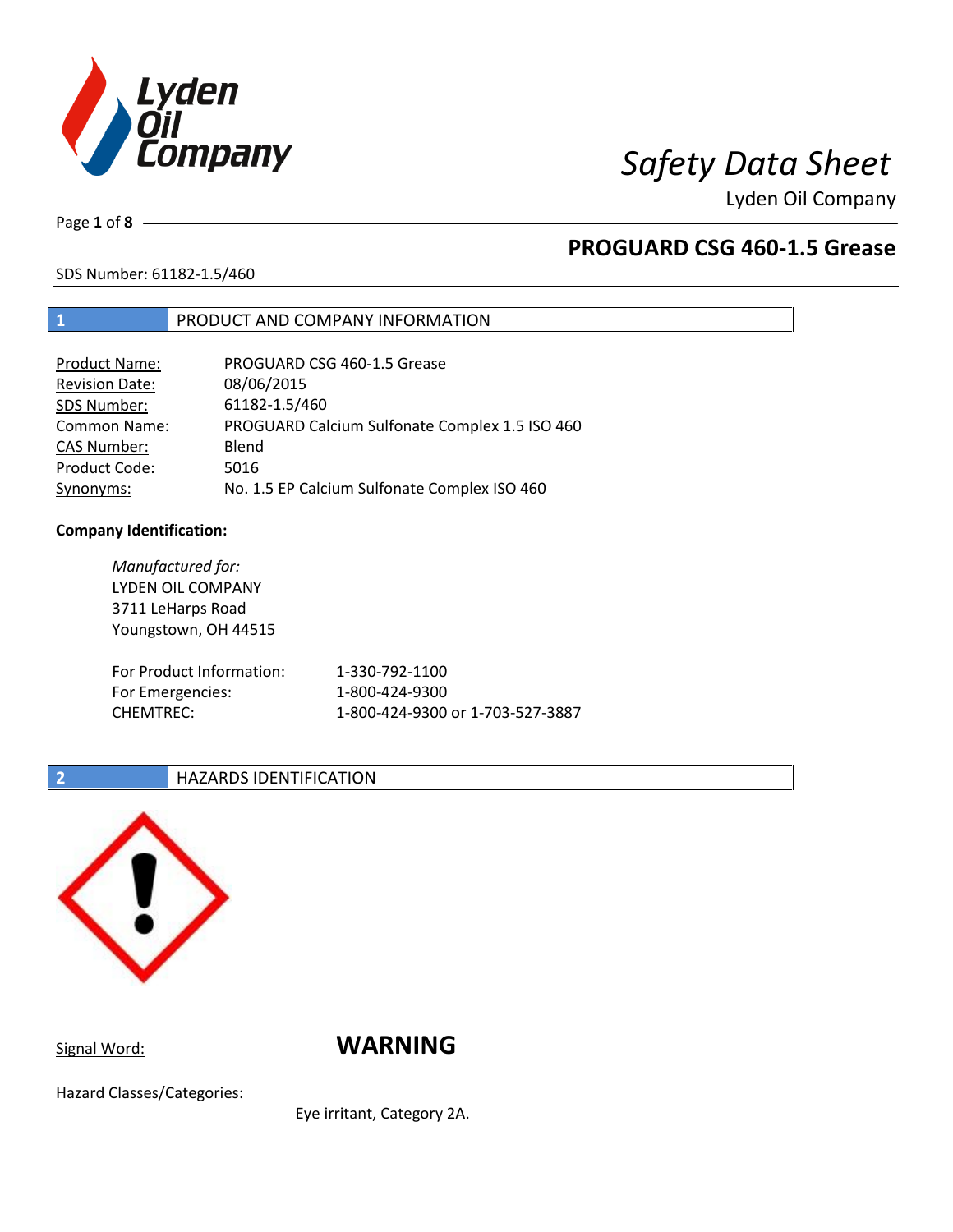

**PROGUARD CSG 460-1.5 Grease**

Lyden Oil Company

## SDS Number: 61182-1.5/460

Page **2** of **8**

| Hazard Statement(s):            |                                                                                              |
|---------------------------------|----------------------------------------------------------------------------------------------|
|                                 | H319: Causes serious eye irritation.                                                         |
| <b>Precaution Statement(s):</b> |                                                                                              |
|                                 | P101: If medical advice is needed, have product container or label at                        |
|                                 | hand.                                                                                        |
|                                 | P102: Keep out of reach of children.                                                         |
|                                 | P103: Read label before use.                                                                 |
|                                 | P264: Wash hands thoroughly after handling.                                                  |
|                                 | P280: Wear protective eye protection/face protection.                                        |
|                                 | P305+351+338: IF IN EYES: Rinse cautiously with water for several                            |
|                                 | minutes. Remove contact lenses if present and easy to $do$ – continue<br>rinsing.            |
|                                 | P337+313: If eye irritation persists get medical advice/attention.<br>P405: Store locked up. |
|                                 | P501: Dispose of contents/container to in accordance with                                    |
|                                 | local/regional/national/international regulation.                                            |
| Other Hazard Statement(s):      |                                                                                              |
|                                 | -NFPA Ratings:                                                                               |
|                                 | Health = $0$                                                                                 |
|                                 | Fire $= 1$                                                                                   |
|                                 | Reactivity = $0$                                                                             |
|                                 |                                                                                              |

### **3** COMPOSITION / INFORMATION ON INGREDIENTS

### Ingredients:

*Mixture of the substances listed below with nonhazardous additions.*

| <b>Chemical Name</b>                                      | <b>CAS Number</b> | Percentage |
|-----------------------------------------------------------|-------------------|------------|
| C10-C16 alkylbenzenesulfonic acid calcium salt            | 68584-23-6        | $2.5 - 10$ |
| Distillates (petroleum), solvent-dewaxed heavy paraffinic | 64742-65-0        | 10-<25     |

*\*Any concentration shown as a range is to protect confidentiality or is due to batch variation.*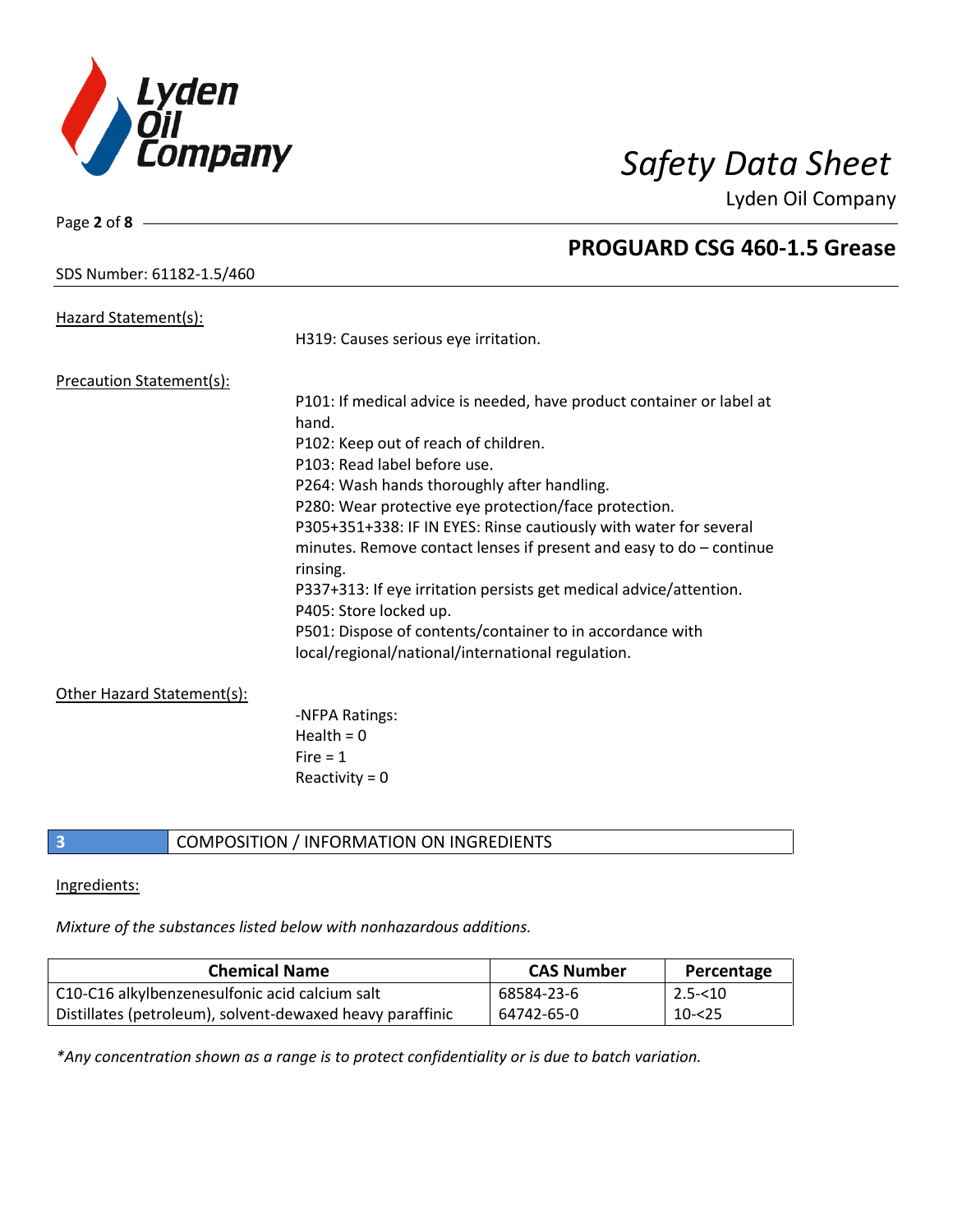

٦

Page **3** of **8**

## **PROGUARD CSG 460-1.5 Grease**

SDS Number: 61182-1.5/460

| 4                           | <b>FIRST AID MEASURES</b>                                                                                |                                                                                                              |
|-----------------------------|----------------------------------------------------------------------------------------------------------|--------------------------------------------------------------------------------------------------------------|
|                             | Description of First Aid Measures:                                                                       |                                                                                                              |
| Inhalation:                 |                                                                                                          | If symptoms develop, move victim to fresh air. If symptoms persist,<br>obtain medical attention.             |
| Skin Contact:               |                                                                                                          | Generally the product does not irritate the skin.                                                            |
| Eye Contact:                |                                                                                                          | Rinse opened eye for several minutes under running water. If<br>symptoms persist, consult medical attention. |
| Ingestion:                  | If swallowed, do not induce vomiting: transport to nearest medical<br>facility for additional treatment. |                                                                                                              |
|                             | Symptoms and Effects, both acute and delayed:                                                            | If material enters lungs, signs and symptoms may<br>include coughing, choking, wheezing, difficulty in       |
|                             |                                                                                                          | breathing, chest congestion, shortness of breath,<br>and/or fever.                                           |
| <b>Recommended Actions:</b> |                                                                                                          | Treat symptomatically. Call a doctor or poison<br>control center for guidance.                               |
| 5                           | FIRE FIGHTING MEASURES                                                                                   |                                                                                                              |
|                             | Recommended Fire-Extinguishing Equipment:                                                                | Use fire-fighting measures and equipment suitable<br>for the environment.                                    |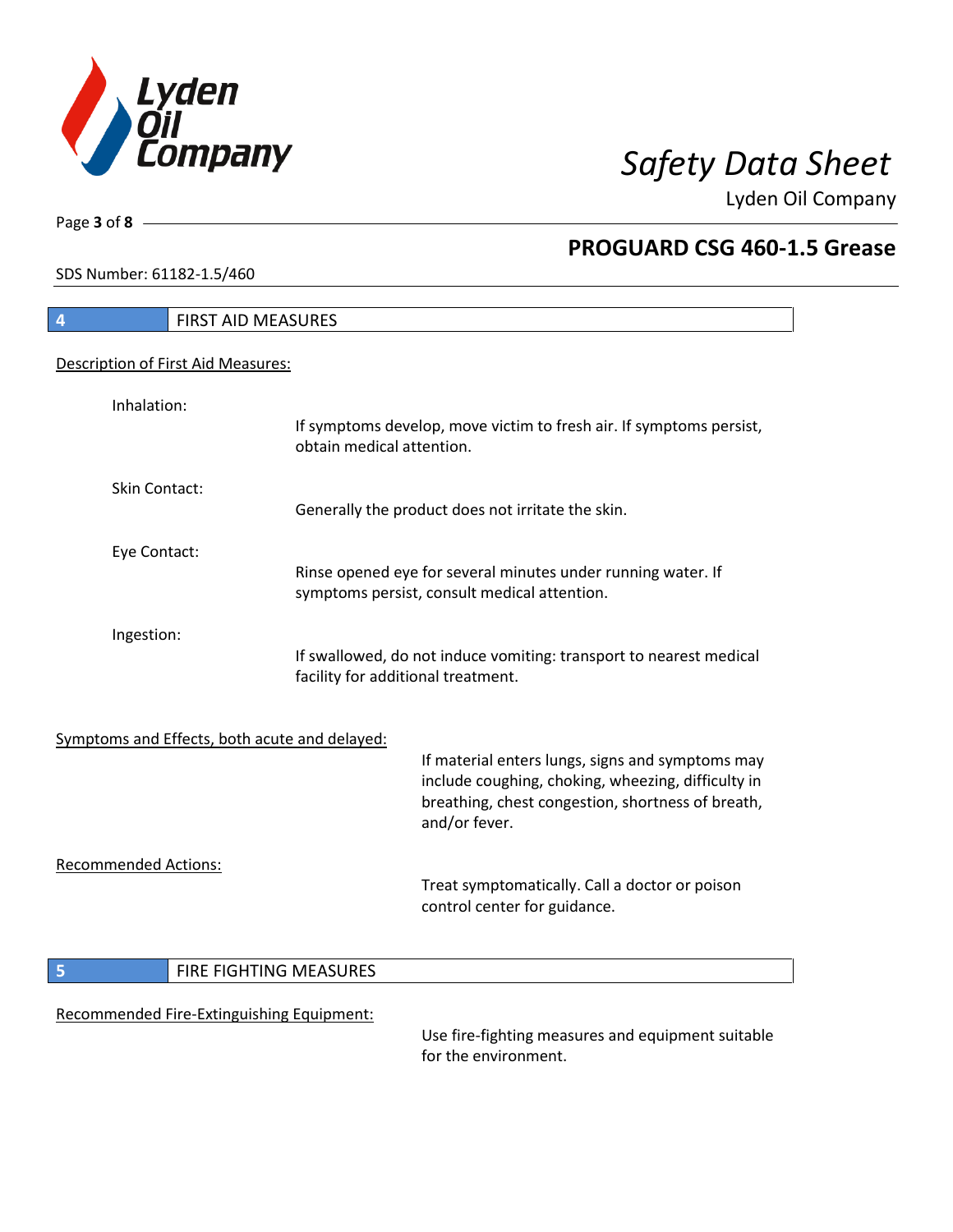

| Page 4 of 8                                           |                                                                                                  |
|-------------------------------------------------------|--------------------------------------------------------------------------------------------------|
|                                                       | <b>PROGUARD CSG 460-1.5 Grease</b>                                                               |
| SDS Number: 61182-1.5/460                             |                                                                                                  |
| Possible Hazards During a Fire:                       |                                                                                                  |
|                                                       | Hazardous combustion products may include: A                                                     |
|                                                       | complex mixture of airborne solid and liquid<br>particulates and gases (smoke). Carbon monoxide. |
|                                                       | Unidentified organic and inorganic compounds.                                                    |
| Recommendations to Firefighters:                      |                                                                                                  |
|                                                       | Proper protective equipment including breathing                                                  |
|                                                       | apparatus.                                                                                       |
| <b>ACCIDENTAL RELEASE MEASURES</b><br>$6\phantom{1}6$ |                                                                                                  |
| <b>Personal Precautions:</b>                          |                                                                                                  |
|                                                       | Avoid contact with skin and eyes.                                                                |
| <b>Emergency Procedures:</b>                          |                                                                                                  |
|                                                       | Contain spilled material, collect in suitable and<br>properly labeled containers.                |
| <b>Environmental Precautions:</b>                     |                                                                                                  |
|                                                       | Do not allow to reach sewage system or any water                                                 |
|                                                       | course.<br>Do not allow to enter ground waters.                                                  |
|                                                       |                                                                                                  |
| Cleanup Procedures:                                   | Absorb with liquid-binding material (sand,                                                       |
|                                                       | diatomite, acid binders, iniversal binders, sawdust.                                             |
| HANDLING AND STORAGE<br>7                             |                                                                                                  |
|                                                       |                                                                                                  |
| <b>Handling Precautions:</b>                          | No special precautions needed if used correctly.                                                 |
| <b>Storage Requirements:</b>                          |                                                                                                  |

Keep container tightly sealed.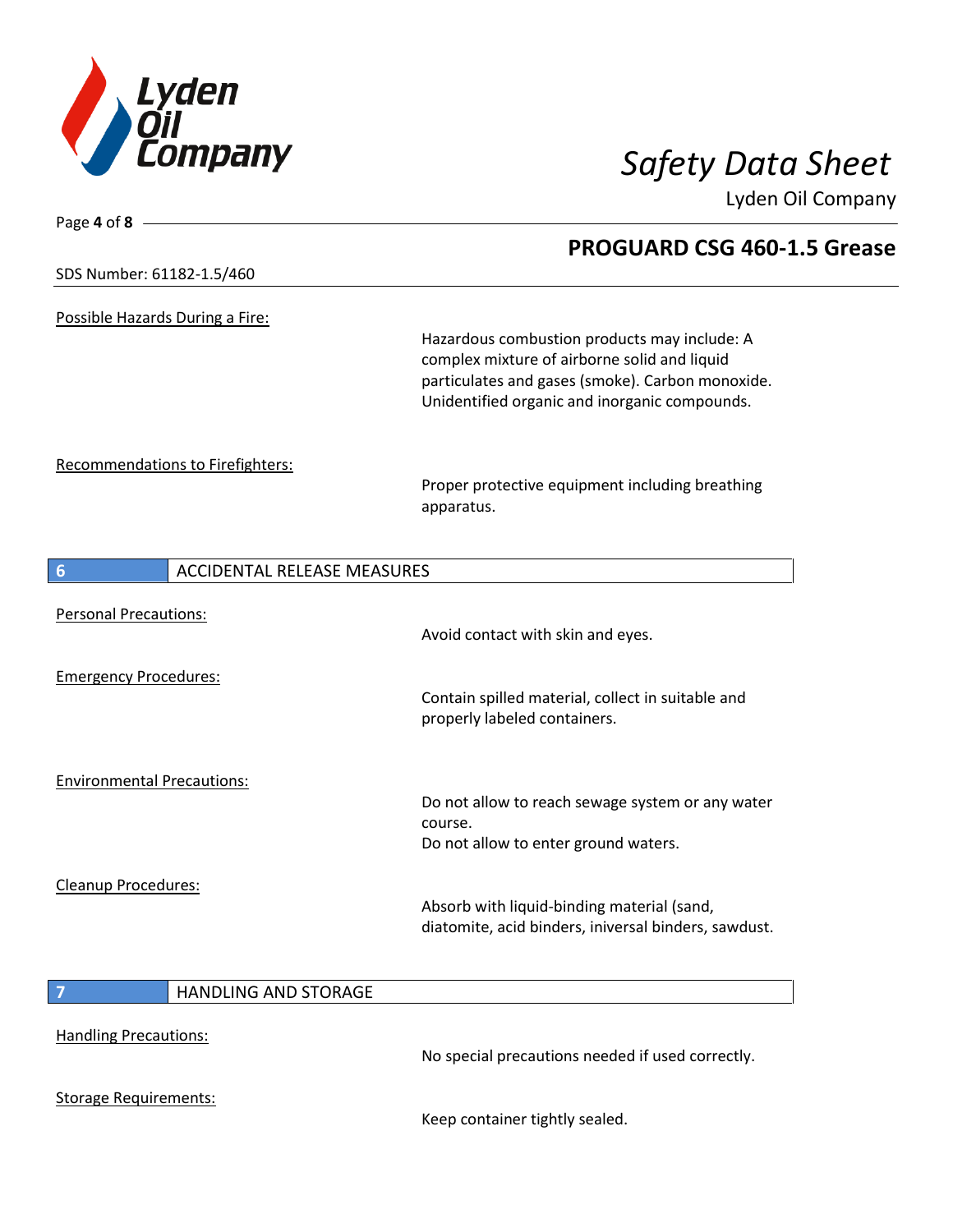

Page **5** of **8**

## **PROGUARD CSG 460-1.5 Grease**

SDS Number: 61182-1.5/460

| -8               | EXPOSURE CONTROLS / PERSONAL PROTECTION                          |
|------------------|------------------------------------------------------------------|
| Exposure Limits: | -64742-01-4 Residual oils (petroleum), solvent-refined (25-50%): |

OSHA PEL – Long-term value: 5mg/m<sup>3</sup>

-64742-65-0 Distillates (petroleum), solvent-dewaxed heavy paraffinic (10-<25%):

ACGIH TLV – Long-term value:  $5\,\text{mg/m}^3$ OSHA PEL - Long-term value: 5mg/m<sup>3</sup>

-64742-52-5 Distillates (petroleum), hydrotreated heavy naphthenic (2.5-<10%):

ACGIH TLV – Short-term value:  $10\,\text{mg/m}^3$ Long-term value: 5mg/m<sup>3</sup> OSHA PEL – Long-term value: 5mg/m<sup>3</sup>

-471-34-1 Calcium carbonate, precipitated (2.5-<10%):

PEL - Long-term value: 15mg/m<sup>3</sup> (total dust), 5mg/m<sup>3</sup> (respirable fraction) REL - Long-term value:  $10$ mg/m<sup>3</sup> (total dust), 5mg/m<sup>3</sup> (respirable fraction) TLV – TLV withdrawn

Engineering Controls:

All ventilation should be designed in accordance with OSHA standard (29 CFR 1910.94).

Personal Protective Equipment:

Wash hands before breaks and at the end of work. Avoid contact with eyes and skin. Use safety glasses and gloves.

### **9** PHYSICAL AND CHEMICAL PROPERTIES

Color: Light grey Physical State: Semi-solid Odor: Petroleum-like

Odor Threshold: Data not available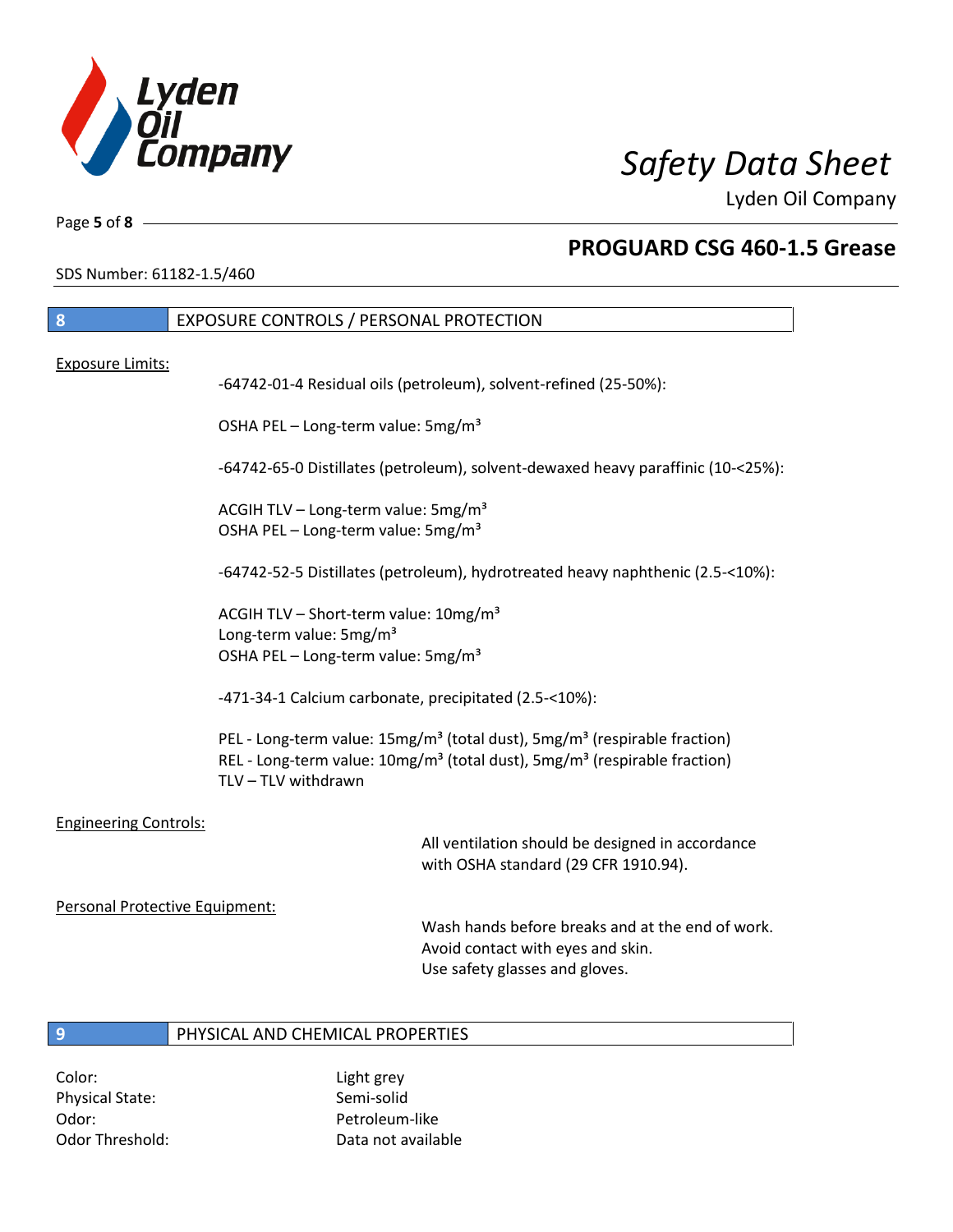

**PROGUARD CSG 460-1.5 Grease**

Lyden Oil Company

## SDS Number: 61182-1.5/460

Page **6** of **8**

| pH:                           | Data not available               |
|-------------------------------|----------------------------------|
| <b>Melting Point:</b>         | Data not available               |
| <b>Boiling Point:</b>         | 338° C / 640° F                  |
| <b>Boiling Range:</b>         | Data not available               |
| Flash Point:                  | 255° C / 491° F                  |
| <b>Evaporation Rate:</b>      | Data not available               |
| Flammability:                 | Data not available               |
| <b>Flammability Limits:</b>   | Data not available               |
| Vapor Pressure:               | Data not available               |
| Vapor Density:                | Data not available               |
| <b>Relative Density:</b>      | 10.151 pounds per gallon at 68°F |
| Solubilities:                 | Insoluble in water               |
| <b>Partition Coefficient:</b> | Data not available               |
| Auto-Ignition Temperature:    | Data not available               |
| Decomposition Temperature:    | Data not available               |
| Viscosity:                    | Data not available               |
|                               |                                  |

## **10** STABILITY AND REACTIVITY

| Stability:                     | Stable under normal conditions.                               |
|--------------------------------|---------------------------------------------------------------|
| Reactivity:                    | Not reactive under normal conditions.                         |
| Conditions to Avoid:           | No further relevant information available.                    |
| <b>Hazardous Reactions:</b>    | No known hazardous reactions.                                 |
| Incompatible Materials:        | No further relevant information available.                    |
| <b>Decomposition Products:</b> | Hazardous decomposition products are not<br>expected to form. |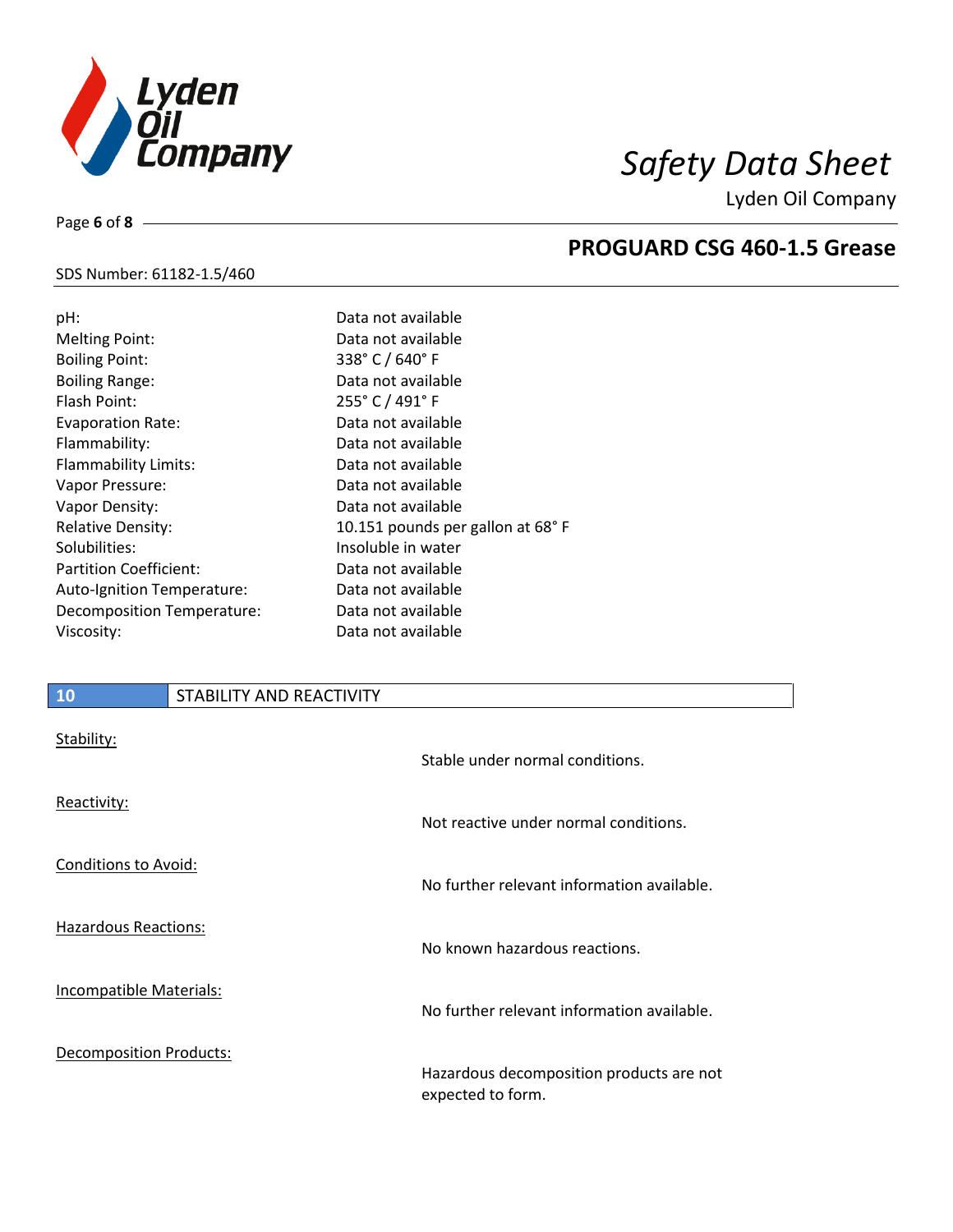

**PROGUARD CSG 460-1.5 Grease**

Lyden Oil Company

SDS Number: 61182-1.5/460

# **11** TOXICOLOGICAL INFORMATION Routes of Exposure: Skin and eye contact are the primary routes of exposure although exposure may occur following accidental ingestion. Exposure Effects: No known irritating or sensitizing effects. Measures of Toxicity: Acute Toxicity Estimates: Oral LD50: 4370 mg/kg (rat) Dermal LD50: 100000 mg/kg (rabbit) Carcinogenic/Mutagenic Precautions: Non-carcinogenic and not expected to be mutagentic. **12** ECOLOGICAL INFORMATION Ecological Precautions: Avoid exposing to the environment. Ecological Effects: Water hazard class 1 (self-assessment): Slightly hazardous to water. **13** DISPOSAL CONSIDERATIONS Disposal Methods: Dispose of waste material in accordance with all local, state, and federal requirements. Disposal Containers: Use properly approved container for disposal.

Page **7** of **8**